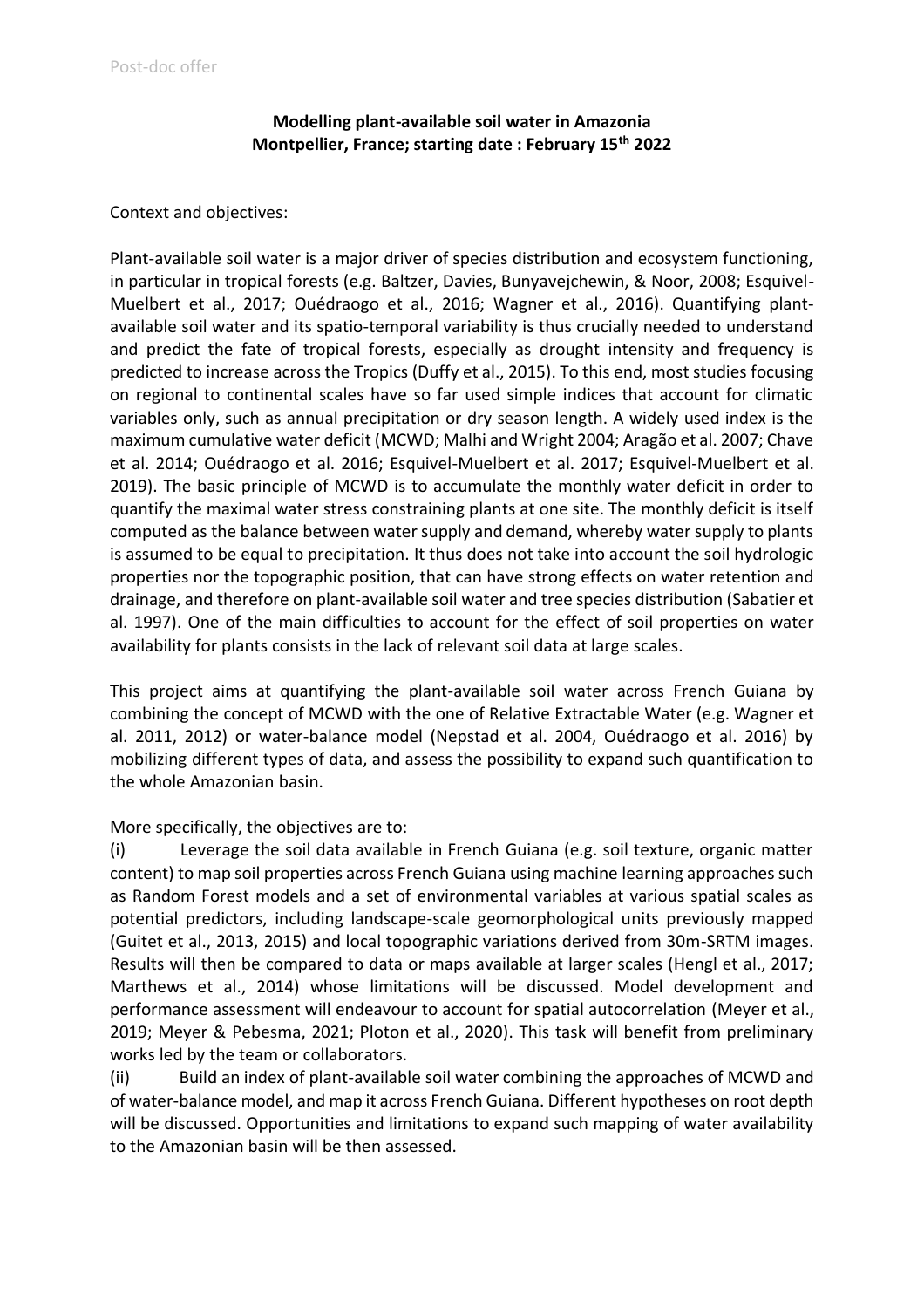The index of plant-available soil water will be added to a dataset of climatic and environmental variables for French Guiana [\(https://guyaclim.cirad.fr/\)](https://guyaclim.cirad.fr/) under construction. In collaboration with the team, climatic and environmental variables will be used to explore changes in tree species assemblage (beta diversity) and forest structure across French Guiana, using statistical models such as species distribution models.

## Required skills :

The candidate should have the following qualifications:

- PhD in ecology, sol sciences or environmental sciences.
- General knowledge in ecology.
- Knowledge of tropical soils.
- Willingness to use modelling and data analysis approaches.
- Familiarity with R and expertise in statistical analyses.
- Experience in machine learning approaches.
- Experience in using a software of spatial analysis (R, GRASS, QGIS).
- Excellent written skills in English.

## Team :

The post-doc will work in close collaboration with Vincent Freycon, Isabelle Maréchaux, and Ghislain Vieilledent. V. Freycon is a soil scientist (CIRAD, UPR Forêts & Sociétés, Montpellier) working on the relationships between soils and tropical forests. He has a great field experience in French Guiana and Congo Basin, and on the spatial distributions of soils as a function of geomorphology in these areas. I. Maréchaux is an ecologist (INRAE, UMR AMAP, Montpellier), and her research aims at better understanding and predicting the dynamics of tropical forests, taking the large taxonomic and functional diversity they shelter into account. To this end, she mainly uses two complementary approaches – modelling and ecophysiology – using traits measurements in the field, mainly in French Guiana. G. Vieilledent is an ecologist (CIRAD, UMR AMAP, Montpellier) who leads research on community ecology and on the interactions between tropical forests and climate. He develops statistical, mapping and computing tools to tackle new research questions in these fields, mainly in Madagascar, French Guiana, and New-Caledonia.

The post-doc will be funded by the METRADICA ("Mechanistic traits to predict shifts in tree species abundance and distribution with climate change in the Amazonian forest") project, funded by the Labex CEBA [\(http://www.labex-ceba.fr/en/6337-2/\)](http://www.labex-ceba.fr/en/6337-2/). While the post-doc work is included in the first task of the project, the index he/she will develop and map will be used in other tasks of the project. He/she will thus interact with the rest of the project team, including Bruno Ferry (AgroParisTech), Stéphane Guitet (ONF Guyane), and Clément Stahl (INRAE, ECOFOG).

## Location :

The post-doc will be based in Montpellier, France, within the *Forêts & Sociétés* lab (https://urforets-societes.cirad.fr/), on *Campus de Baillarguet* (access from Montpellier city center by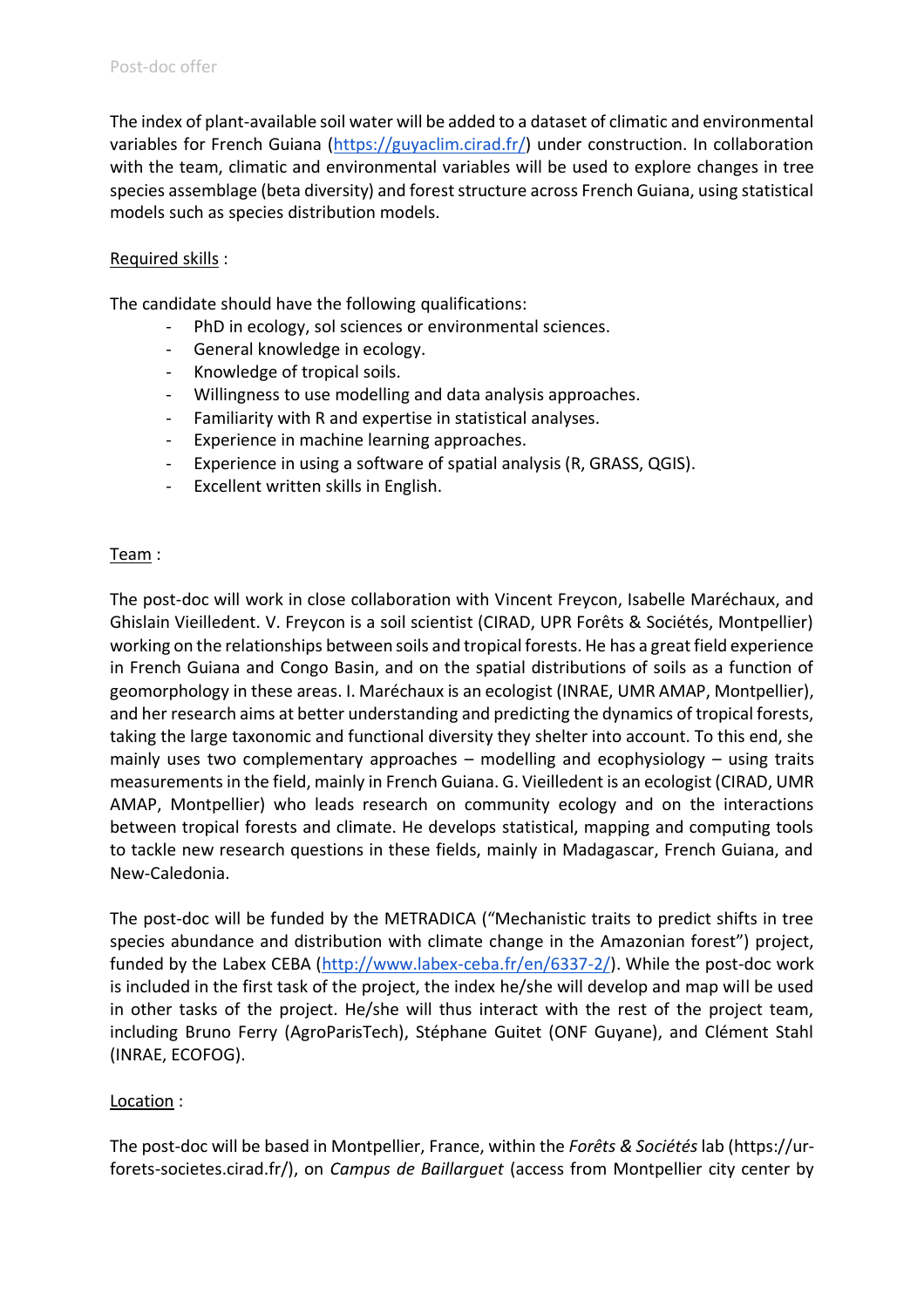buses), with regular visits to AMAP lab [\(https://amap.cirad.fr/en/index.php\)](https://amap.cirad.fr/en/index.php). One or two twoweek missions in French Guiana, within the ECOFOG lab (http://www.ecofog.gf/ , Kourou) are planned.

Appointment time and starting date : from 12 to 17 months depending on the post-doc experience, with a starting date in February 2022.

Salary : will depend on the experience of the post-doc, 2150€ net per month for a junior postdoc (<2 years experience since PhD). In addition to salary, the contract includes social insurance, contributions to lunch fees. 45 days of holidays per year.

Application : To apply, e-mail (1) a letter of application, (2) a CV and (3) 2 letters of recommendation, in one single pdf file, to vincent.freycon@cirad.fr, isabelle.marechaux@inrae.fr and ghislain.vieilledent@cirad.fr before December 31st 2021.

#### References :

- Aragão, L. E. O. C., Malhi, Y., Roman‐Cuesta, R. M., Saatchi, S., Anderson, L. O., & Shimabukuro, Y. E. (2007). Spatial patterns and fire response of recent Amazonian droughts. *Geophysical Research Letters*, *34*(7). https://doi.org/10.1029/2006GL028946
- Baltzer, J. L., Davies, S. J., Bunyavejchewin, S., & Noor, N. S. M. (2008). The role of desiccation tolerance in determining tree species distributions along the Malay–Thai Peninsula. *Functional Ecology*, *22*(2), 221–231. https://doi.org/10.1111/j.1365-2435.2007.01374.x
- Chave, J., Réjou-Méchain, M., Búrquez, A., Chidumayo, E., Colgan, M. S., Delitti, W. B. C., Duque, A., Eid, T., Fearnside, P. M., Goodman, R. C., Henry, M., Martínez-Yrízar, A., Mugasha, W. A., Muller-Landau, H. C., Mencuccini, M., Nelson, B. W., Ngomanda, A., Nogueira, E. M., Ortiz-Malavassi, E., … Vieilledent, G. (2014). Improved allometric models to estimate the aboveground biomass of tropical trees. *Global Change Biology*, *20*(10), 3177–3190. https://doi.org/10.1111/gcb.12629
- Duffy, P. B., Brando, P., Asner, G. P., & Field, C. B. (2015). Projections of future meteorological drought and wet periods in the Amazon. *Proceedings of the National Academy of Sciences*, *112*(43), 13172–13177. https://doi.org/10.1073/pnas.1421010112
- Esquivel‐Muelbert, A., Baker, T. R., Dexter, K. G., Lewis, S. L., Brienen, R. J. W., Feldpausch, T. R., Lloyd, J., Monteagudo‐Mendoza, A., Arroyo, L., Álvarez-Dávila, E., Higuchi, N., Marimon, B. S., Marimon-Junior, B. H., Silveira, M., Vilanova, E., Gloor, E., Malhi, Y., Chave, J., Barlow, J., … Phillips, O. L. (2019). Compositional response of Amazon forests to climate change. *Global Change Biology*, *25*(1), 39–56. https://doi.org/10.1111/gcb.14413
- Esquivel-Muelbert, A., Baker, T. R., Dexter, K. G., Lewis, S. L., ter Steege, H., Lopez-Gonzalez, G., Monteagudo Mendoza, A., Brienen, R., Feldpausch, T. R., Pitman, N., Alonso, A., van der Heijden, G., Peña-Claros, M., Ahuite, M., Alexiaides, M., Álvarez Dávila, E., Murakami, A. A., Arroyo, L., Aulestia, M., … Phillips, O. L. (2017). Seasonal drought limits tree species across the Neotropics. *Ecography*, *40*(5), 618–629. https://doi.org/10.1111/ecog.01904
- Guitet, S., Cornu, J.-F., Brunaux, O., Betbeder, J., Carozza, J.-M., & Richard-Hansen, C. (2013). Landform and landscape mapping, French Guiana (South America). *Journal of Maps*,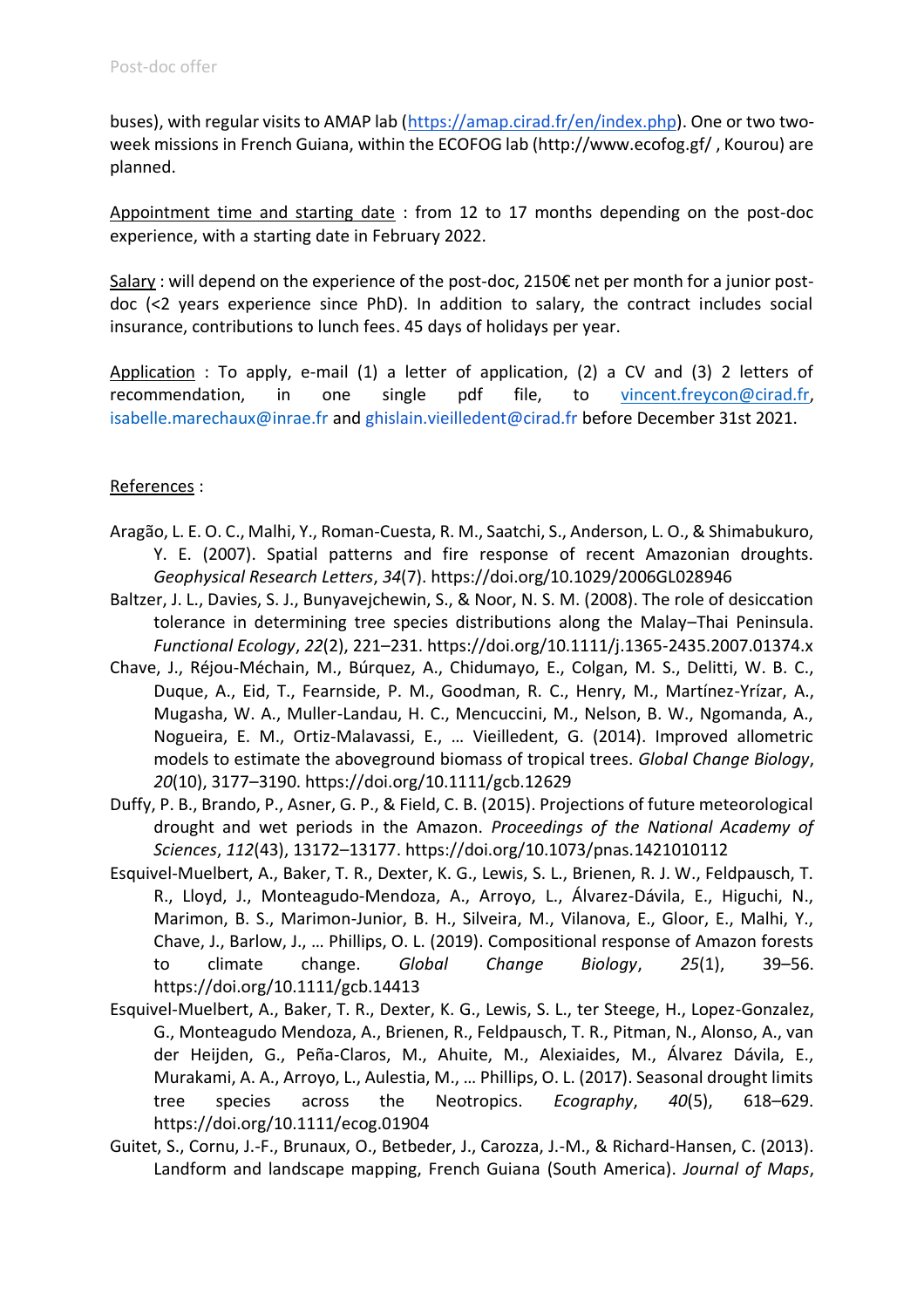*9*(3), 325–335. https://doi.org/10.1080/17445647.2013.785371

- Guitet, S., Pélissier, R., Brunaux, O., Jaouen, G., & Sabatier, D. (2015). Geomorphological landscape features explain floristic patterns in French Guiana rainforest. *Biodiversity and Conservation*, *24*(5), 1215–1237. https://doi.org/10.1007/s10531-014-0854-8
- Hengl, T., Jesus, J. M. de, Heuvelink, G. B. M., Gonzalez, M. R., Kilibarda, M., Blagotić, A., Shangguan, W., Wright, M. N., Geng, X., Bauer-Marschallinger, B., Guevara, M. A., Vargas, R., MacMillan, R. A., Batjes, N. H., Leenaars, J. G. B., Ribeiro, E., Wheeler, I., Mantel, S., & Kempen, B. (2017). SoilGrids250m: Global gridded soil information based on machine learning. *PLOS ONE*, *12*(2), e0169748. https://doi.org/10.1371/journal.pone.0169748
- Malhi, Y., Aragão, L. E. O. C., Galbraith, D., Huntingford, C., Fisher, R., Zelazowski, P., Sitch, S., McSweeney, C., & Meir, P. (2009). Exploring the likelihood and mechanism of a climatechange-induced dieback of the Amazon rainforest. *Proceedings of the National Academy of Sciences*, *106*(49), 20610–20615. https://doi.org/10.1073/pnas.0804619106
- Malhi, Y., & Wright, J. (2004). Spatial patterns and recent trends in the climate of tropical rainforest regions. *Philosophical Transactions of the Royal Society of London. Series B: Biological Sciences*, *359*(1443), 311–329. https://doi.org/10.1098/rstb.2003.1433
- Marthews, T. R., Quesada, C. A., Galbraith, D. R., Malhi, Y., Mullins, C. E., Hodnett, M. G., & Dharssi, I. (2014). High-resolution hydraulic parameter maps for surface soils in tropical South America. *Geoscientific Model Development*, *7*(3), 711.
- Meyer, H., & Pebesma, E. (2021). Predicting into unknown space? Estimating the area of applicability of spatial prediction models. *Methods in Ecology and Evolution*, *12*(9), 1620–1633. https://doi.org/10.1111/2041-210X.13650
- Meyer, H., Reudenbach, C., Wöllauer, S., & Nauss, T. (2019). Importance of spatial predictor variable selection in machine learning applications – Moving from data reproduction to spatial prediction. *Ecological Modelling*, *411*, 108815. https://doi.org/10.1016/j.ecolmodel.2019.108815
- Nepstad, D., Lefebvre, P., Silva, U. L. da, Tomasella, J., Schlesinger, P., Solórzano, L., Moutinho, P., Ray, D., & Benito, J. G. (2004). Amazon drought and its implications for forest flammability and tree growth: A basin-wide analysis. *Global Change Biology*, *10*(5), 704– 717. https://doi.org/10.1111/j.1529-8817.2003.00772.x
- Ouédraogo, D.-Y., Fayolle, A., Gourlet‐Fleury, S., Mortier, F., Freycon, V., Fauvet, N., Rabaud, S., Cornu, G., Bénédet, F., Gillet, J.-F., Oslisly, R., Doucet, J.-L., Lejeune, P., & Favier, C. (2016). The determinants of tropical forest deciduousness: Disentangling the effects of rainfall and geology in central Africa. *Journal of Ecology*, 924–935. https://doi.org/10.1111/1365-2745.12589@10.1111/(ISSN)1365- 2745.globalchangevirtualissue
- Ploton, P., Mortier, F., Réjou-Méchain, M., Barbier, N., Picard, N., Rossi, V., Dormann, C., Cornu, G., Viennois, G., Bayol, N., Lyapustin, A., Gourlet-Fleury, S., & Pélissier, R. (2020). Spatial validation reveals poor predictive performance of large-scale ecological mapping models. *Nature Communications*, *11*(1), 4540. https://doi.org/10.1038/s41467-020- 18321-y
- Sabatier, D., Grimaldi, M., Prévost, M.-F., Guillaume, J., Godron, M., Dosso, M., & Curmi, P. (1997). The influence of soil cover organization on the floristic and structural heterogeneity of a Guianan rain forest. *Plant Ecology*, *131*(1), 81–108. https://doi.org/10.1023/A:1009775025850

Wagner, F. H., Anderson, L. O., Baker, T. R., Bowman, D. M., Cardoso, F. C., Chidumayo, E. N.,